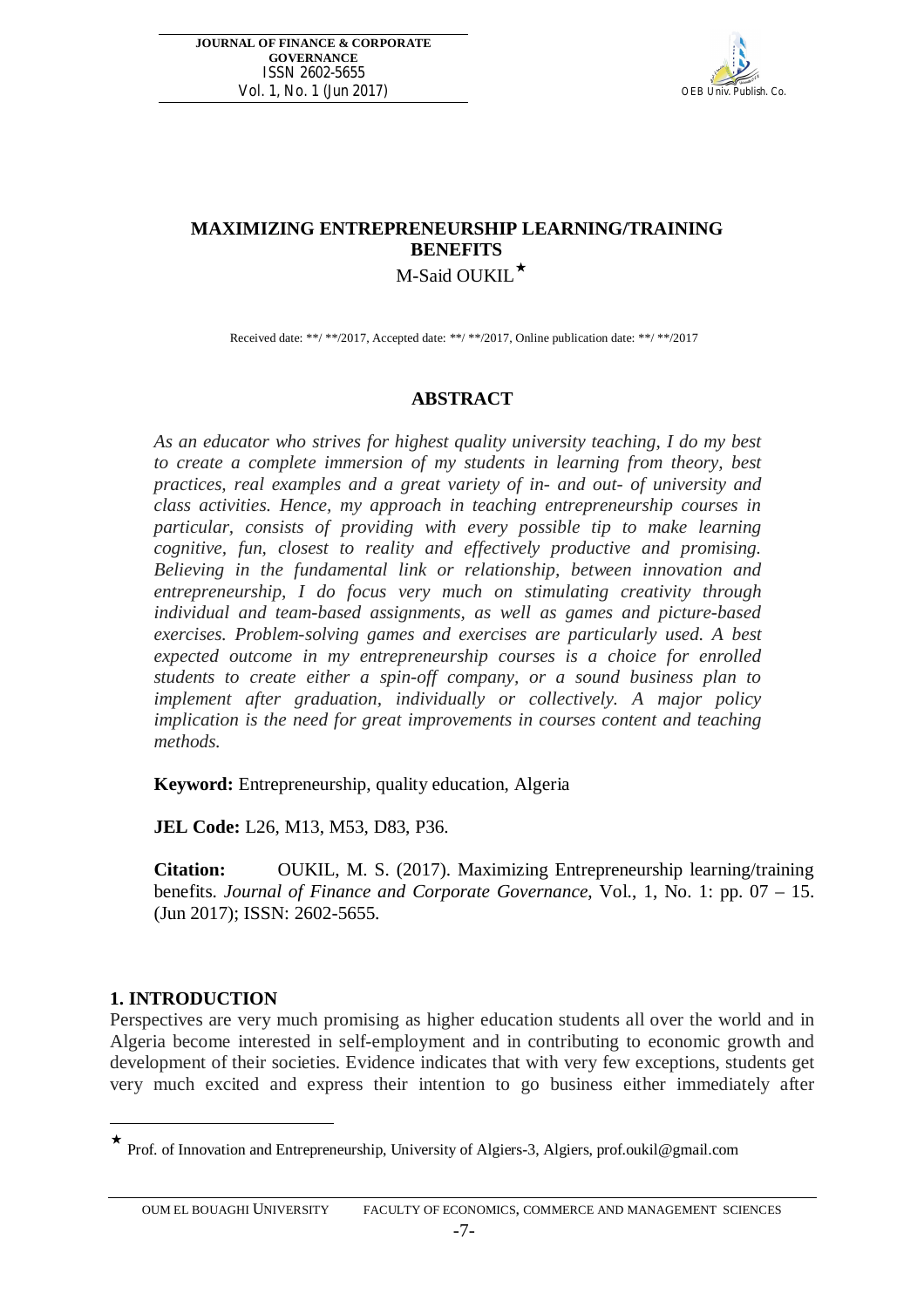graduation, or sometime later with more practical experience. While in the short term, many seek degrees for immediate recruitment purposes, but in the medium and long term, they aspire at creating their own businesses with a greatest impact possible on the economy and society. However, given the general fear surrounding any business adventure, it is becomes very much crucial to enlighten students about the different aspects surrounding the issue.

This paper describes a modest experience showing how to prepare graduates to become knowledgeable, skilled and confident entrepreneurs, thus ready to face the challenges in the real world that is full of constraints and obstacles. In Algeria, fortunately since last year, the course of entrepreneurship has been institutionalized in universities and became a core course in various disciplines. Besides that, "Diar al Muqawalatiya" or entrepreneurship houses have also been formally created in almost all university campuses in order to boost entrepreneurial actions. This, therefore, puts a great challenge on professors and trainers to upgrade the teaching quality in order to maximize the learning outcomes of the students, such that they can develop the skills and capabilities and knowledge to launch new businesses and start-ups successfully. A major point here is that, those instructors who refuse or do not like to improve their way of teaching are not practically recognizing the changes imposed by the new knowledge, technologies and conditions.

### **2. LITERATURE REVIEW**

According to Duke (1996), introductory courses in entrepreneurship or new venture creation, offered by US universities, score a highest frequency (48%) among other business and management courses. Such a high percentage shows the attraction of entrepreneurship courses to students and graduates in the United States.

In this present paper, the author describes his teaching experience of two entrepreneurship courses. In a related paper, he explored an interesting case of students at King Fahd University of Petroleum and Minerals (Kfupm) as a leading university in Saudi Arabia (Oukil, 2008). The case clearly shows that when ne way of explaining and new tips are introduced, students pay more attention and their learning interest increases.

The instructor's quite long involvement in teaching business and management courses made him believe that, as there is no one best way in management to stick to, there is much room for improvements and advances in all fields and activities. Even though the debate, whether teaching entrepreneurship can be taught or not, is not definitely settled, but there are many strong arguments in favor (Hynes, 1996; Henderson and Robertson, 2000; Kuip and Verheul, 2003; Jones and English, 2004; Henry & al, 2005; Man, 2007). The consensus among all these few selected authors and that of the present author allows saying that in order to maximize the benefits and outcomes to students a comprehensively new way of teaching/learning entrepreneurship is desirable and possible. Nevertheless, as conditions continuously change, challenges are always there to find new innovative approaches to teaching entrepreneurship and make it a benefic experience to students (Colin, 2013).

Truly, as learning entrepreneurship is not only about being aware of principles and understanding theories; what it does require more are passion, skills, confidence and beyond that practice (Neck et al, 2014). Further, for students, having an idea about launching a business could well be speeded through all sorts of learning when they are motivated (Fayolle et al, 2014). All this suggest that combining theory and practice should therefore be fruitful and make the concerned students interested to learn deeply and reach application stages of the knowledge they acquire.

Accordingly, components of the entrepreneurship course the present author has been delivering for many years range from use of power point presentations, to handouts, case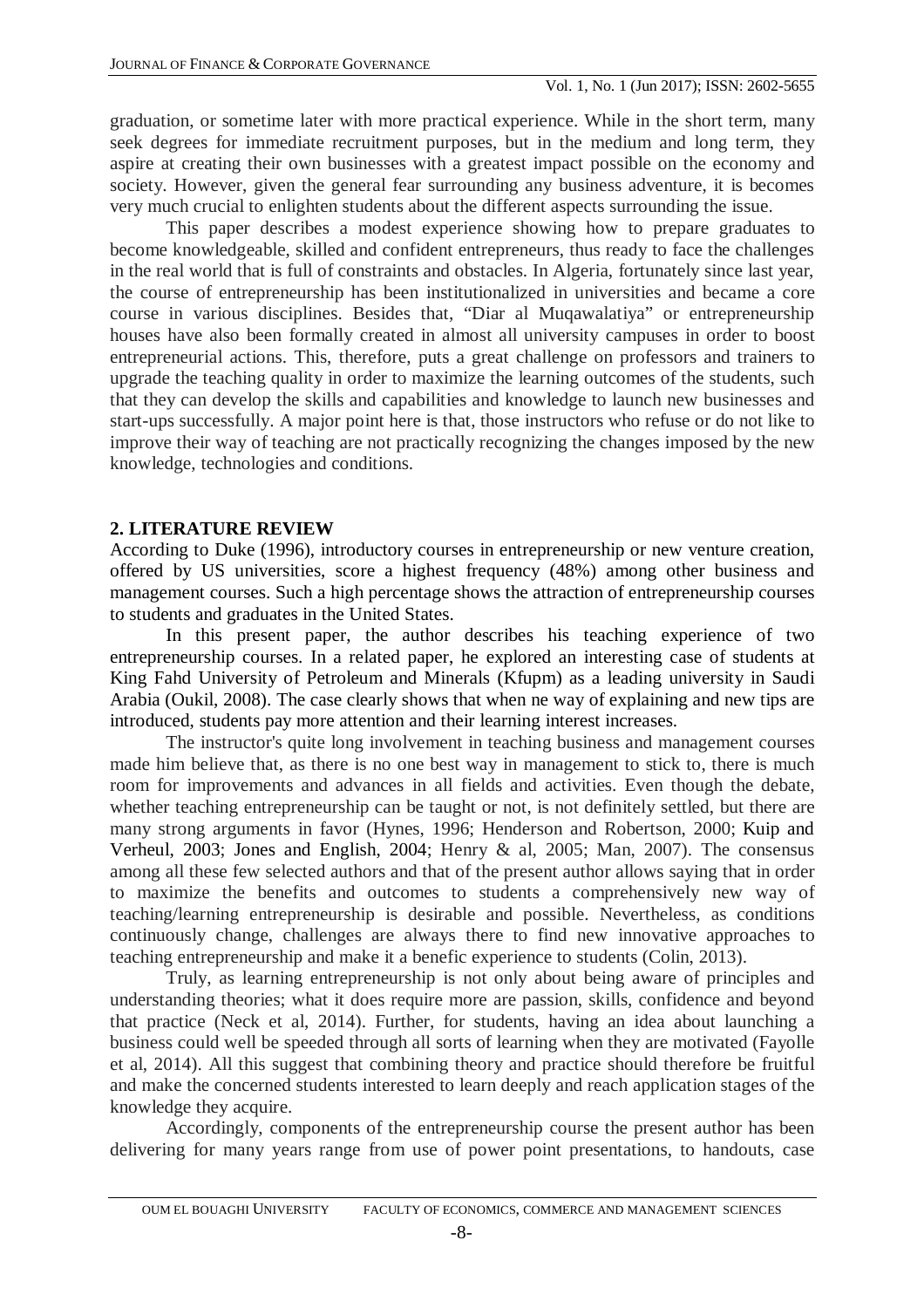studies with local and international flavor, individual exercises, online tests, videos, collective exercises and games, and to extracurricular activities and exploring the real business world. The instructor does even ask his students to engage in small physical movements during some in- and out- class exercises and games. Ultimately, and apart from formal office hours, informal interactions and connectivity are very much encouraged by the professor.

The author's proposed model of teaching the course of entrepreneurship, here, is steamed from his passion and quite long experience at both graduate and post-graduate levels in Algeria and abroad. His work experience spans from teaching various management courses, including feasibility project analysis, family business, small businesses, business intelligence and innovation management for more than three decades.

The initiative of making the course benefic and the same time joyful also steams from the author's sincere desire to expose students attending his classes to the world of business, in general, and entrepreneurship, in particular. Through a campaign aiming at a greatest possible awareness, the undertaken task consists of engaging and enhancing students to think business and entrepreneurship. Those who attend the course are, thus, guided to understand the real importance of self-employment and innovation, therefore going beyond just launching any kind of business to benefit the economy and society, and why not customers in the whole world. Ultimately, the hope is for students to take a concrete action to create their own business firms, either while they are at the university, or alternatively sometimes after graduation.

The author's teaching method is substantially of an interactive, persuasive and full immersion nature. The belief is that this is crucial because students may not always be able to maximize learning on their own. On the other hand, contemporary students are generally more inclined to inclusive learning and practical outcomes, i.e., studying within an enhancing environment and learn what do to with the knowledge they acquire.

Accordingly, the author's role has always been to encourage and facilitate the transformation of theories, principles and ideas into meanings and concrete outcomes. As engineering and technology students are supposed to design new or improved products or systems, taking management course could indeed help them, just like economics, commerce, finance, marketing, management and business students, to ultimately create and launch their own businesses or start-ups. The author's specific view is that entrepreneurship cannot be limited to one discipline. To say that all students should have an opportunity to learn about the subject, regardless whether they want or not to engage in business.

## **3. METHODOLOGY**

Stepping forward to act, or lunching a business may have to be often ignited, particularly in the case of students or young people who fear the unknown and failure. This is the basic reason why enhancing awareness as well as learning is important and fruitful, namely for those who have ideas, but hesitate to take real or immediate action. In this context, the specific objectives of our approach are:

- 1. Full and systemic perception of business and entrepreneurship through:
	- a. Good understanding of business undertakings, opportunities and value creation;
	- b. Realizing the very need to consider the various aspects surrounding business (financial, economic, social, legal, ethical, cultural and environmental);
- c. Comprehending the impacts of business for owners themselves and the collectivity;
- 2. Identifying triggers and barriers to entrepreneurship and how to react;
- 3. Understanding the important role of social entrepreneurs and corporate entrepreneurship;
- 4. Analyzing real-world issues and inspiring from them pragmatism and practice;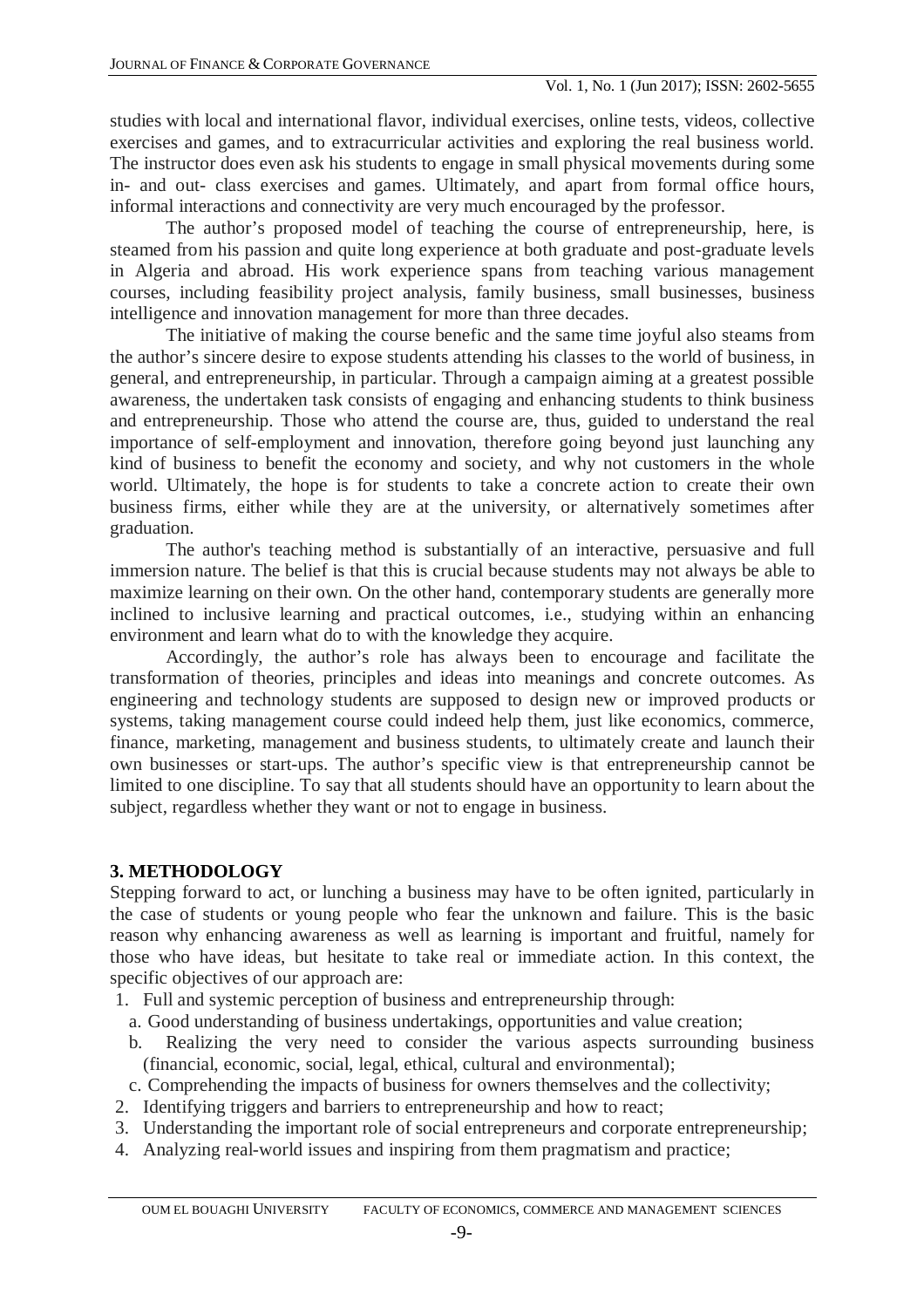- 5. Demonstrating the capability of developing effective and sound business plans and businesses models;
- 6. Being able to explain the difference between risk and uncertainty and what is takes to be an entrepreneur;
- 7. Recognizing the importance of self-employment including hands-on work;
- 8. Perceiving the global role of entrepreneurs;
- 9. Identifying best practices of managing human resources and the advantage of teamwork in modern business in both private and public organizations;
- 10. Understanding the crucial role of technological and organizational innovations in performance, competitiveness and growth.

# **4. THE INITIATIVE AND INVOLVED ACTIVITIES**

The presented initiative of teaching entrepreneurship in a different way has started about many years ago at the graduate level with the offering of the Entrepreneurship and Small Business Management (MGT-527) for the first time at Kfupm, in Dhahran, Saudi Arabia. At the beginning of semester 1, in 2014, the College of Industrial Management (CIM) started offering a same named but differently encoded course (MGT-412), in replacement of the old course of feasibility project analysis (MGT-448) for undergraduate students. Hence, all of these two courses students at both graduate and undergraduate levels have been all concerned by the new learning process.

However, the degree of complexity of provided material and extent of activities and interactivity do vary from one level to the other. Textbooks, for instance, are different and home works at the end of each chapter are optional, but highly recommended for undergraduate students. With two classes of one hour and a quarter per week, sessions are arranged and scheduled in a way to cover the relevant textbook chapters' main points, and allow between twenty to thirty minutes for additional pedagogical work or activities. These include critical, reflective and analytical thinking, communication and multi-cultural exercises, problem solving, tests, home works and games, either individually or team-based.

In what follows the author presents entrepreneurship course components with some specific examples of such used activities:

- Exercises:
	- 1. Business ownership;
	- 2. E-commerce;
	- 3. Pricing;
	- 4. Decision-making and choice of alternatives;
	- 5. Ideation or idea generation.
- $\triangleright$  Tests:
	- 1. Evaluation of entrepreneurial potential  $(1<sup>st</sup> or 2<sup>nd</sup> session with comments and)$ discussion);
	- 2. Re-evaluation of entrepreneurial potential (half way through the semester);
	- 3. Scenarios;
	- 4. Personal characteristics
	- 5. Final evaluation of entrepreneurial potential (end of semester).
- $\triangleright$  Home works:
	- 1. Preparing case studies (local) and/or (international);
	- 2. Experiential exercises (end of chapters of the adopted textbook);
	- 3. Study of national patent system and intellectual property;
	- 4. Choice of three best books on entrepreneurship;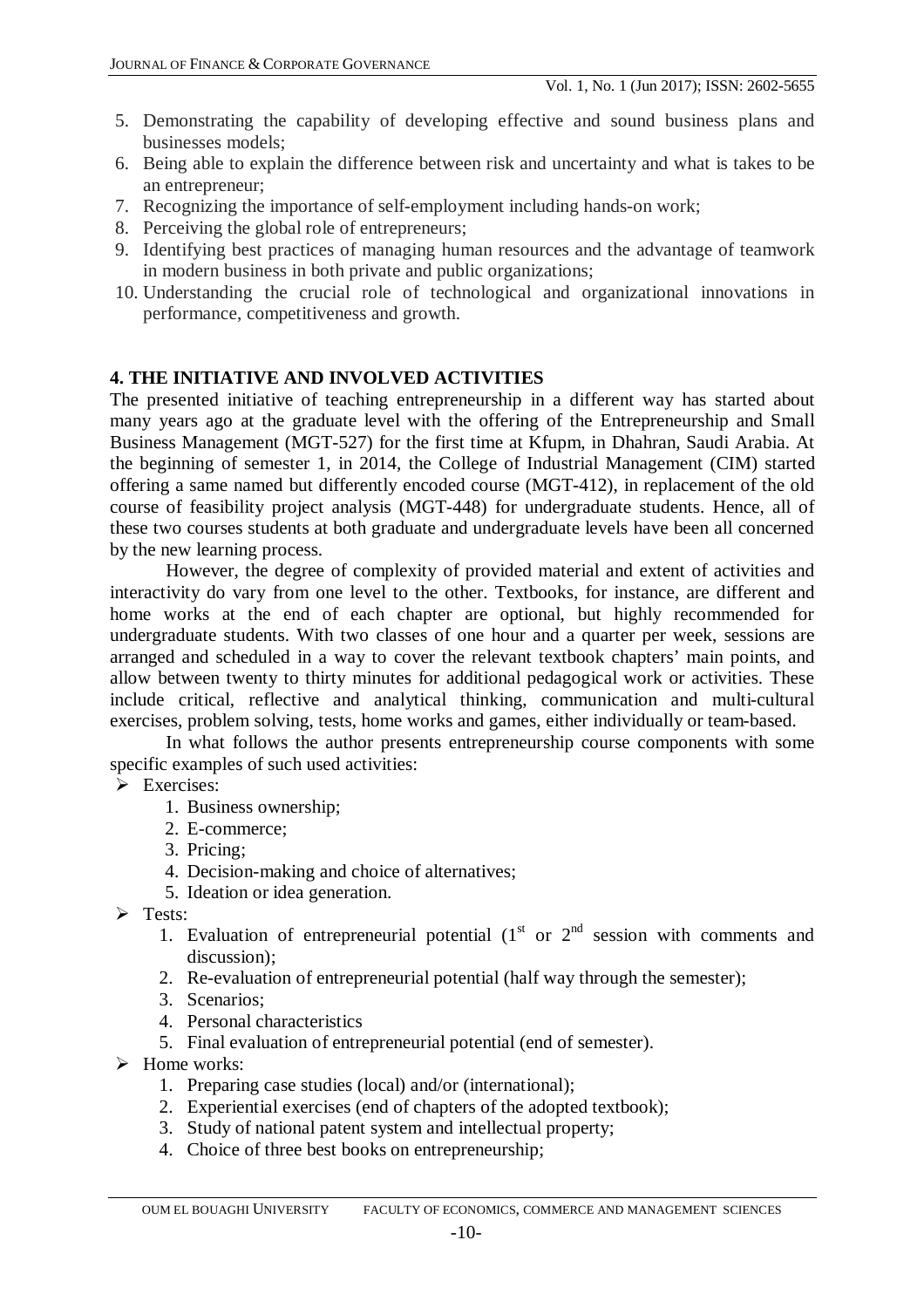- 5. Which is your favourite quote about entrepreneurship?
- $\triangleright$  Games:
	- 1. Creating an entrepreneurship mind set;
	- 2. Joining the stars by four straight lines;
	- 3. Communicating;
	- 4. Find your passion;
	- 5. Screen off an item of your choice.
- $\triangleright$  Guest speaker:
	- 1. Experienced local entrepreneur;
	- 2. Experienced foreign innovator;
	- 3. Experienced instructor or researcher interested in innovation and entrepreneurship.
- $\triangleright$  Field work:
	- 1. Interviewing a local entrepreneur (man or woman);
	- 2. Reporting about a visit to an incubator / accelerator;
	- 3. Asking students about family businesses.
- $\triangleright$  Videos:
	- 1. Funding choices;
	- 2. Making meaning;
	- 3. What to do with little money;
	- 4. Importance of teamwork.
- > Team-based exercises/games:
	- 1. Communication;
	- 2. Leadership;
	- 3. Testing ideas.

# **5. TEAM FORMATION AND TOOLS**

As already mentioned, and according to Hashimoto (2012), entrepreneurial teams create most of new start-ups. To reflect this reality, the present author/instructor very much emphasises the role of teams and collectively prepared projects, because they could be more effective than case studies (McMullan and Boberg, 1991). At the undergraduate level, the instructor himself forms teams, after the university registrar uploads the final list of enrolled students. The purpose is to have a best mix possible of majors, thus giving the chance for complementarities of various disciplines and competencies. In the Kfupm case and its College of Industrial Management with its three departments, teams include students, whenever possible from management and marketing department, economics and finance, and accounting and management of information systems. Of course, the ideal would be team members from different departments, male and female, national and foreign students.

A rule that has been set by the instructor is that students, having previously formed teams in other courses, cannot do the same, particularly when members are from one discipline or major. Even though the outcome of the concerned team could possibly be positive, but the systemic perspective is emphasised. For, comprehensive learning of entrepreneurship cannot be limited to one or a few particular disciplines. Only at the graduate level, that the instructor therefore gives freedom to students to form their own teams, due to mainly their higher level of maturity and diversified work experience.

Smart classes are, of course, very much useful to conduct the course in question. Power point presentations, provided by the publisher, are used as the basic material in the teaching process. However, the instructor does introduce small changes to the slides by adding, for instance, updated data or relevant data, website links, attractive pictures or photos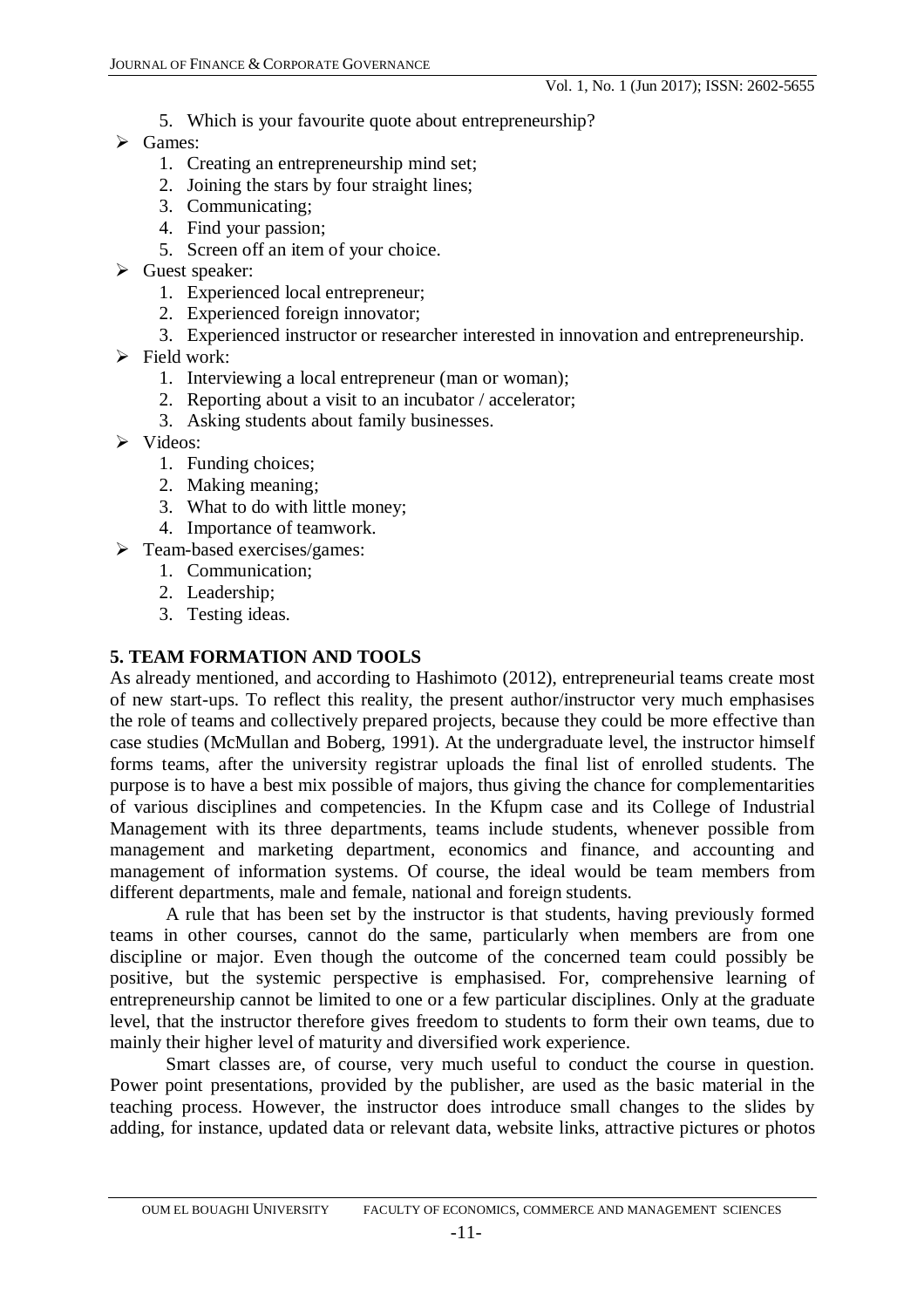and local favour, etc. Circular smart classrooms are generally preferred by students and they are very much useful particularly in the absence of circular tables.

Internet services that work appropriately throughout departments are also useful. This does indeed help students to, for instance, take and retake online tests, have access to e-books and papers, and watch the selected videos. However, at the very beginning of each semester, the instructor prefers to conduct a paper-based entrepreneurship test. The advantage consists in providing feedback, followed by a discussion about the scores and their meaning, (scores are divided into three categories: a, b, and c, referring to dispositions of students to go business, either immediately on their own, or with support from someone, or to consider the option after much more learning. The instructor always draws the attention of his students to the perspectives of change in scores, with emphasis on the possibility of improving them at the end of semester, or even in the future after graduation, or even later on.

### **6. CURRENT AND FUTURE CHALENGES**

The basic challenge for the instructor was to make a successful shift from the formal traditional way of teaching namely as restricted to one textbook, repeated old home works, same quizzes, midterms, final exams and end-of-semester text-based project or feasibility study, which students were used to. Consequently, and in order to attract students' attention and make them expressing their interest, love and enjoy the course, a change of learning method was necessary. Word of mouth, from previous students who took the course, helped very much the spread of the benefit of the new way of learning and training, as well as the possibility of creating a potential business and pursuing personal dreams. However, while the course is a core course at the undergraduate level, at the MBA level it is still an elective one. This could, unfortunately, limit the development of entrepreneurship education as wide as possible in any institution. Hope is that in Algeria, the entrepreneurship course should be a core course also at the doctorate level as it is so at present at the master level.

Another challenge, perhaps rendering the course a little bit less benefit than it should be, is the problem of diversity. At Kfupm, all students are male, all or the greatest majority are Saudis, and most of them speak a maximum of two languages only, i.e., English and Arabic. All of that and the monoculture, in particular, may have made the learning process less optimal or limited in its learning outcomes.

In a diversified context or situation, learning is personal as well as collective, and from different cultures and horizons, and this has been missing in my classes at Kfupm. Now, the case in Algeria is different. In particular, female students in Algeria are witnessed to be striving for excellence, and could therefore be a key factor in developing the entrepreneurship spirit and upgrade the aspiration of Algerian youth. Besides all that, there are also some foreign students with different cultures and speaking languages.

Apart from that, and since quite a long time, the author expressed his wish to the Kfupm Administration, through his department, to have better class arrangements easing teamwork and freer movement of students in the classroom. The benefit of this is avoiding time waste in teamwork settings, during the scheduled sessions. The implementation that has just started across the university does not solve the problem definitely, since request for smart classes is higher among the different colleges and department. Beyond that, the open enrollment of students reaching sometimes 40 individuals per section could leave the learning process effectively limited. Practical experience may not also be possible in situations with no provision of even small tangible assets and pedagogical tools. Unfortunately, these are also major obstacles at present in the case of Algeria.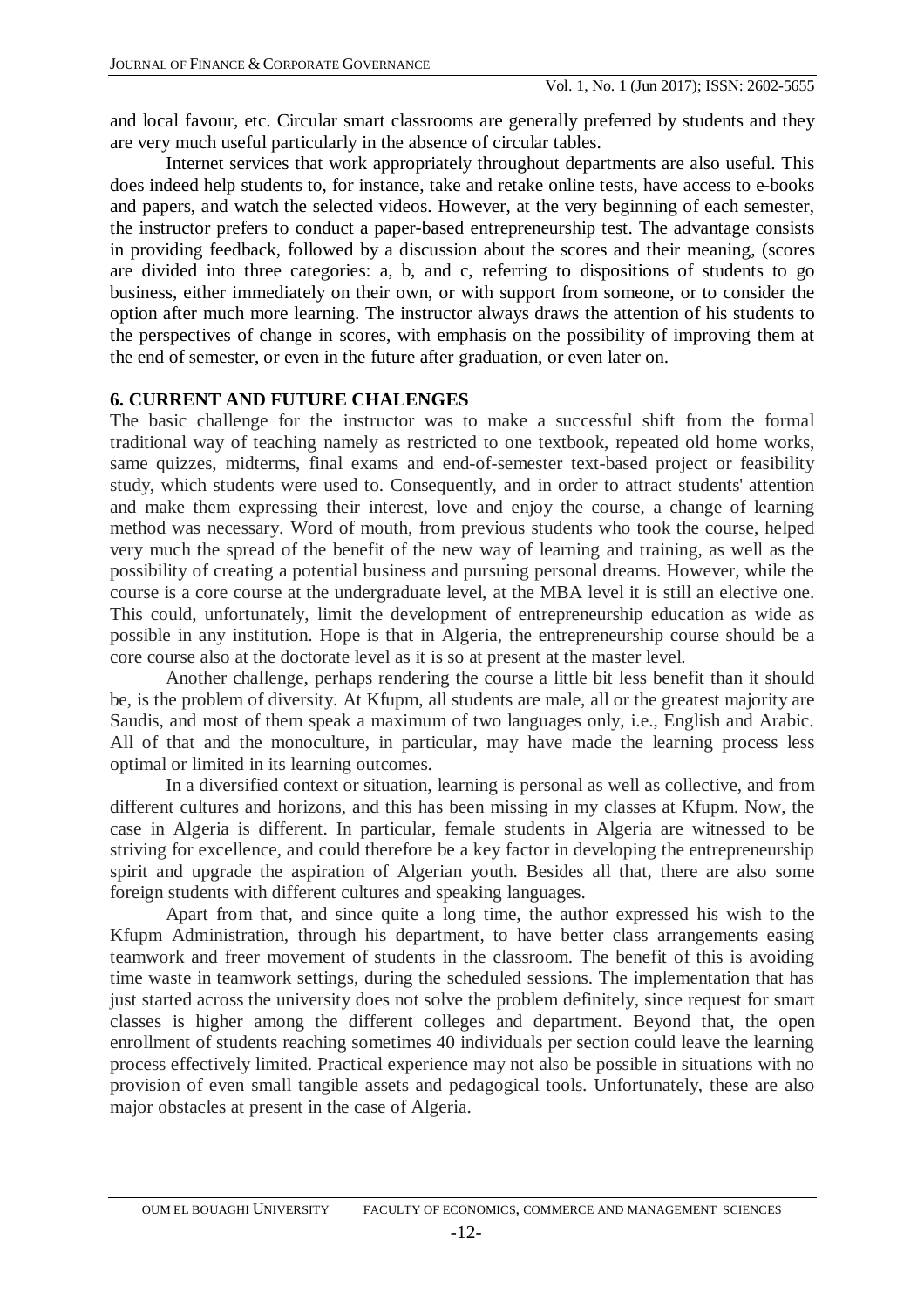### **7. STUDENTS' FEEDBACK**

All students who have attended the course enthusiastically loved and enjoyed the new teaching and learning method. Through observation and examination of attendance sheets, the rate of absenteeism and latecomers has dropped sensibly, as students were motivated not to miss any part of the course or even the sessions. Passion as a requirement to become a successful entrepreneurs seems making students very keen to attend the sessions and enhanced them to devote full attention to learn how to start-up a business with concrete implementation on the ground. Given the differences in students' majors (Management and Marketing; Finance and Economics; Accounting and Management of information Systems), the idea of starting a business at the earliest time possible was very appealing to the greatest majority of the attendants.

As it is not possible to expect all people to become entrepreneurs, only very few students did not actually show much interest to start their businesses, since they prefer non business careers, such as teaching, management in organizations, finance, marketing, accounting and information expertise. The approach, used to maximize benefits, was to bring real and concrete examples of successful people (business man/women; innovators and entrepreneurs), products, processes, cases, situations and from different sectors and countries. And, this is what all students love: to feel, see and appreciate outcomes from courses and programs. One important thing to note is that the instructor and the students share active search for case studies of male and female entrepreneurs from particularly Muslim and Arab countries to reflect local conditions and culture.

For those students who had already embarked on their own business (before university enrollment or just after), the desire to learn more has been very clear, and directly and personally expressed to the instructor. Often, questions and discussion have indeed referred to real situations, problems and difficulties they encounter in their Saudi context. Such questions and discussions allowed more or deeper understanding of both theoretical and practical issues, and helped students seeing things clearer, which is important to avoid confusion and reduce mistakes or errors of various kinds, particularly when engaging real resources or savings.

Asking about the existence of various facilities available in Kfupm, their role and their activities, often reveals the extremely low rate of students who know about facilities, such as the incubator or fablab, and the many benefits they can provide to them. Only, very few students state that they are aware about such facilities, even if they did never approach them. The same is with regard to business competitions, both national and international, and the same for events relevant to entrepreneurship. Such awareness is of course very important as it could make students decide to participate or pursue their studies, or promptly engage in entrepreneurship, locally or internationally. Awareness is so much crucial in that it opens students' eyes on what is available and possible and offers chances to choose their careers and destinies.

## **8. LEARNING OUTCOMES**

A very often noted fact is that, students get highly excited as they become able to more cognitively understand, and absorb the provided theoretical knowledge, expertise and relevant aspects of launching a business. All the class votes best end of term team-based projects after presentations, then recommended to the corresponding and appropriate structure within the University (incubator; innovation center and entrepreneurship institute). Alternatively, students themselves are encouraged to contact one of the mentioned centers or other parties in order to discuss the possibility of financing their individual projects to become real businesses.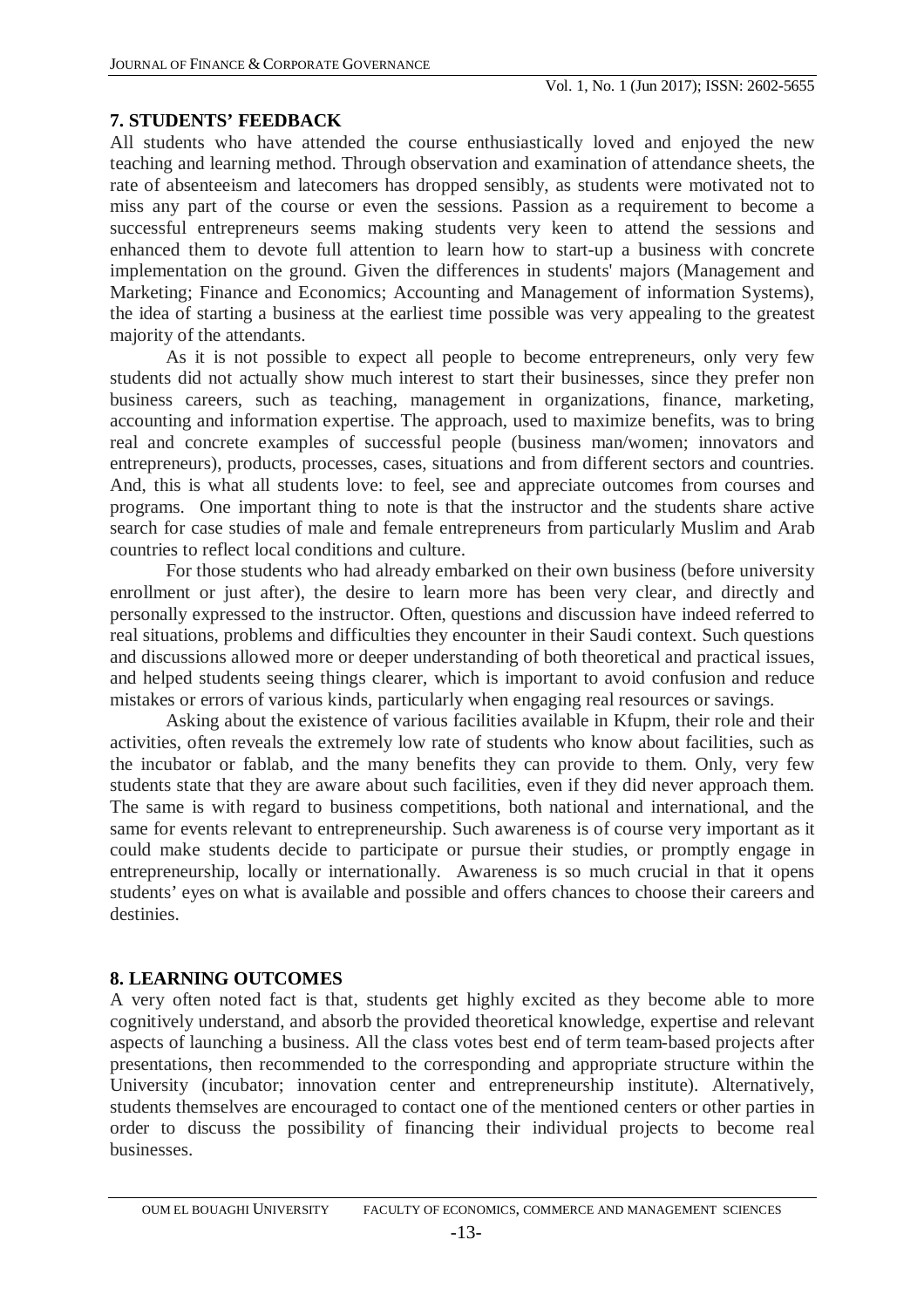As just mentioned, taking this course makes students aware of local, regional and international business plan competitions. This is important because it gives chances of not only obtaining recognition, winning top positions and memorable rewards, but also to access to outside legal funding, particularly when students are passionate to start their own business on their own. Criteria set for best projects stipulated at the very beginning of the semester in the syllabus, or during the first session, are as follow:

- $\triangleright$  Innovativeness and this consists of:
	- o Original ideas (both patentable and non-patentable),
	- o New or improved products, processes, methods, services and systems, etc.,
	- o Advanced technology-based product or process innovations.
- $\triangleright$  Socio-economic and environmental impacts:
	- o Job creation,
	- o Use of local inputs or as generally called as integration,
	- o Improving socio-economic conditions,
	- o Preservation of the environment and nature,
	- o Improving quality of life and wellbeing of people and generations.
- $\triangleright$  Opportunity identification;
	- o Finding a gap in commercializing a product or provided a service,
	- o Find a problem to solve,
	- o Bringing something new or innovative.
- $\triangleright$  Collective efforts from team members.
	- o Peer evaluation is carried out,
	- o Team reflexivity through oral presentations,
	- o Team preparedness towards action to create the relevant business,
	- o Team engagement towards social responsibility,
	- o Brainstorming is required among all members.

## **9. CONCLUSIONS**

Aiming at benefiting all the attending students, the devoted entrepreneurship course's instructor and author of this paper exposed a new or different way of achieving that, without claiming any exclusive superiority. Intentionally, he keeps striving to serve his students in a way to fully immerse them in the world of entrepreneurship and innovation. He uses all possible tips, tools and means, including textbook and extra readings, videos, pictures, exercises, games, individual and teamwork, as well as extra-curricular activities and guest speakers. Also, and in order to learn from practice and real-world situations, the instructor gives the assignment of interviewing a local businessman/woman or entrepreneur a mark equivalent to the individual work. The use of technology, such as blackboard version 9.1, is found very useful in allowing non-stop and both formal and informal learning. Hope is for the same in Algeria in terms of use of technology and attractive way of in teaching, learning or training.

With modesty, the approach in question proves to be fruitful, fun and attracting to more and more students and participants. The ultimate objective is to provide quality entrepreneurship education and, consequently, bring the learning/training process to its maximum if not optimum. As a recommendation, quality entrepreneurship education across all university departments should spread more quickly as the condition of Algeria's economy and society evolve.

Overall, and given the increasing role of the private sector and family businesses in dealing with the crisis imposed by the fall of oil prices and the need to diversify economies,